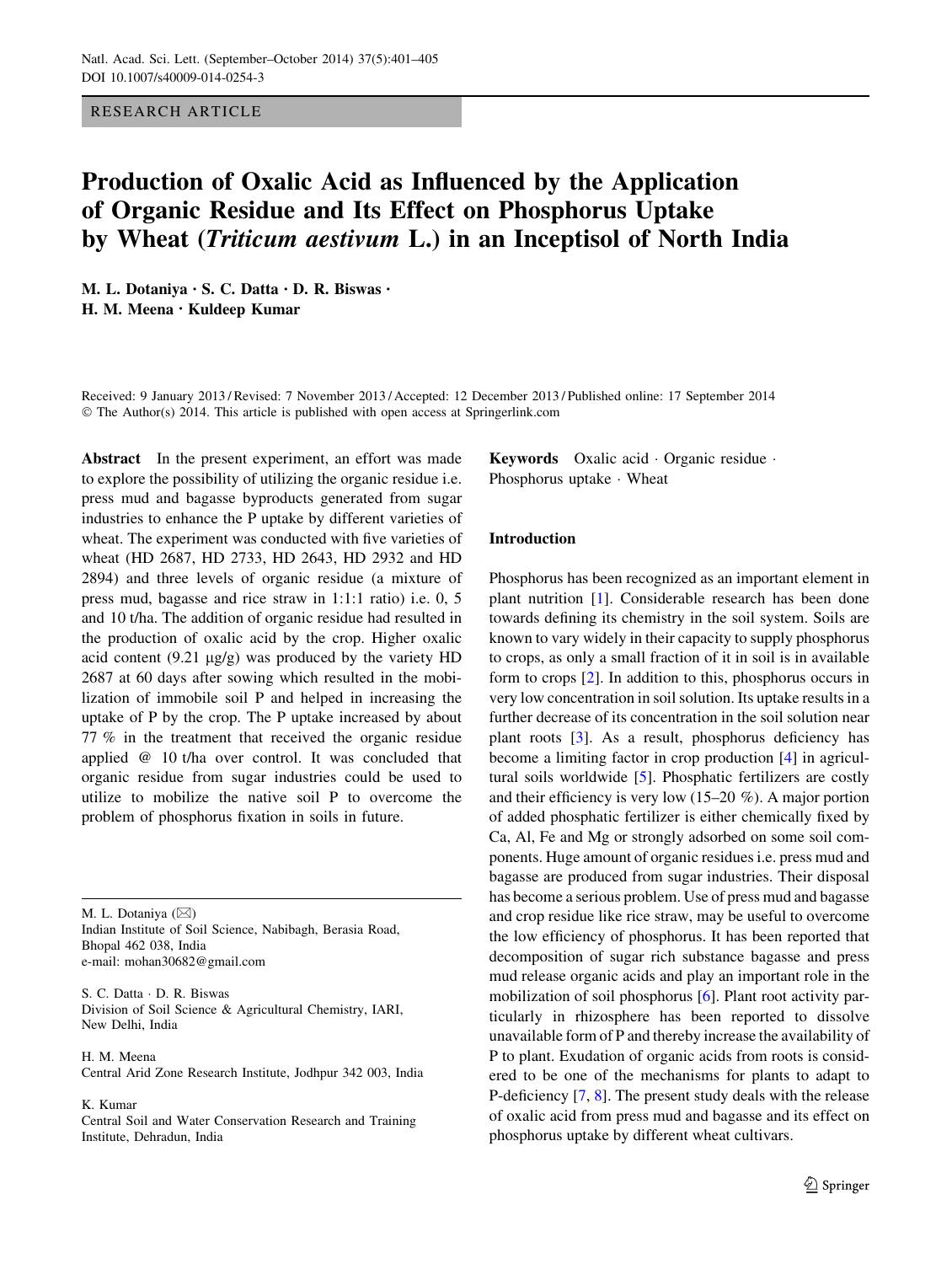#### Materials and Method

The experimental soil was silt loam in texture belonging to Holambi series, Typic Haplustept. Initial pH, organic carbon, available nitrogen, phosphorus and potassium content were 8.2, 0.31 %, 180, 19.2 and 302 kg/ha, respectively. The experiment consisted of five wheat varieties (HD 2687, HD 2733, HD 2643, HD 2932 and HD 2894) having different yield potential and genetic characters (Table 1) and three levels of organic residue i.e. 0, 5 and 10 t/ha. The organic residue was prepared by mixing equal amounts of press mud, bagasse and chopped rice straw. The organic residue contained 1.1 % N, 0.2 % P and 0.3 % K and was incorporated 15 days before sowing of the crop. Recommended doses of nutrients (120 kg/ha N; 60 kg/ha  $P_2O_5$ , 40 kg/ha  $K_2$ O) were supplied to the crop both from organic residue as well as through inorganic sources i.e. urea, single super phosphate and muriate of potash. The crop was raised as per standard agronomic practices. Soil and plant samples were taken at 15 days interval from 30 to 75 days after sowing (DAS). Oxalic acid was extracted with 0.85 M NaF and was determined using high-performance liquid chromatography (HPLC) with buffer solution of  $0.05 M$  KH<sub>2</sub>PO<sub>4</sub> [[9\]](#page-4-0). The crop was harvested at physiological maturity and dried in oven at  $70^{\circ}$ C and analyzed for P content by yellow color method [\[10](#page-4-0)]. The experiment was laid out in a factorial randomized block design and was replicated thrice. The data was analyzed statistically and critical difference was used to compare the treatment means at 5 % probability level [[11\]](#page-4-0).

# Results and Discussion

# Secretion of Oxalic Acid

In the present study, different levels of organic residues differed significantly in the release of oxalic acid content in soil. The addition of organic residue increased oxalic acid content from 2.54  $\mu$ g/g in control to 6.78  $\mu$ g/g in case of 10 t/ha (Table [2](#page-2-0)). It has been reported that the oxalic acid is produced by the soil microbes after decomposition of organic residue either by fermentation of sugar content or starchy materials of the organic residue [[12\]](#page-4-0). Aspergillus niger, one of the most-used P solubilizers capable of producing significantly high concentrations of citric acid when grown on agro-industrial wastes [[13\]](#page-4-0). The interaction between added organic residues, wheat varieties, crop growth intervals and residue levels was also significant. The interaction between variety and crop residue was maximum  $(8.79 \text{ µg/g})$  in 10 t/ha organic residue level in variety HD 2687 and minimum  $(1.35 \text{ µg/g})$  in 0 t/ha organic residue level in variety HD 2932. The interaction between crop growth interval and crop residue was maximum (7.59  $\mu$ g/g) in case of 10 t/ha level at 75 DAS against  $(1.41 \mu g/g)$  in control (Table [3](#page-2-0)). Increased secretion of oxalic acid with increase in crop growth interval has also been reported earlier [\[14](#page-4-0)]. It is largely accepted that up to 20–30 % of total carbon assimilated by higher plants is released in the rhizosphere as diverse exudates including  $CO<sub>2</sub>$  respired [\[15](#page-4-0)]. Varieties also had a significant effect on secretion of oxalic acid in soil. The highest secretion of oxalic acid was  $(6.53 \text{ µg/g})$  as seen in HD 2894 and lowest  $(3.41 \mu g/g)$  in the variety HD 2932. Maximum oxalic acid content (9.21  $\mu$ g/g) was observed at 60 DAS in variety HD 2687 and minimum  $(1.98 \text{ µg/g})$  in HD 2932 with 45 DAS (Table [4\)](#page-2-0). The interaction among the varieties, organic residue and time interval was also found to be significant (Table [5\)](#page-3-0). The highest oxalic acid content was recorded in HD 2687 at 60 DAS in control and at 30 DAS at 10 t/ha organic residues. Genetic characteristics of varieties affect physiological appearance as well as biochemical reactions in plants up to a certain limit only  $[16]$  $[16]$ .

#### Phosphorus Uptake

The addition of organic residues significantly increased P uptake by wheat varieties (Table  $6$ ). About 77 % increase

Table 1 Potential yield and genetic characters of the varieties

| Variety | Characteristics                                                                                                                                                                                                                                                                                                |
|---------|----------------------------------------------------------------------------------------------------------------------------------------------------------------------------------------------------------------------------------------------------------------------------------------------------------------|
| HD 2687 | It also called Shresth. Released by IARI New Delhi, Timely sown variety. Irrigated conditions of NWPZ region. It is bread<br>wheat variety suitable for North Western Plains Zone, normal sown. The average yield varies 38.2–41.9 q/ha                                                                        |
| HD 2733 | Bread wheat, suitable for North Eastern Plains Zone under normal sowing condition. The average yield from varies<br>40–42 g/ha                                                                                                                                                                                 |
| HD 2643 | Bread wheat, suitable for North Eastern Plains Zone under late sowing condition. The average yield varies from<br>$39.5 - 41.3$ g/ha                                                                                                                                                                           |
| HD 2932 | It also called wheat PUSA 111. It proved to be the most widely adapted and stable variety in the entire area falling in the<br>central and peninsular parts of the country and exhibits high magnitude of adult plant resistance to leaf and stem rust<br>diseases. The average yield varies from 42–43.3 q/ha |
| HD 2894 | High yielding variety for NCR Delhi. It is developed by IARI New Delhi. Average yield is 5.2 t/ha                                                                                                                                                                                                              |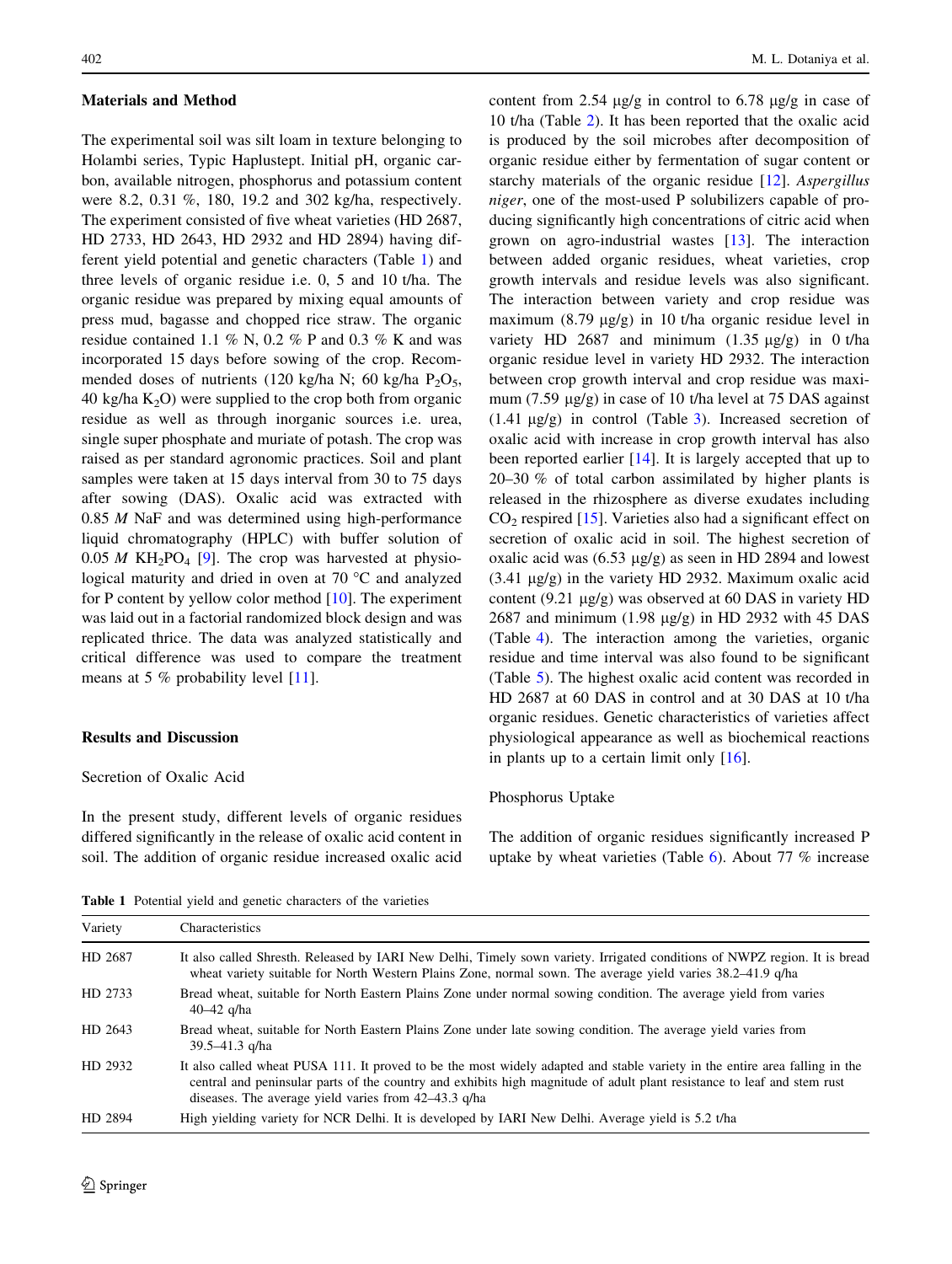<span id="page-2-0"></span>Table 2 Secretion of oxalic acid content (µg/g) by wheat varieties affected by different levels of organic residue

| Variety                   | Organic residue (t/ha) |                          |                                         |      |  |  |
|---------------------------|------------------------|--------------------------|-----------------------------------------|------|--|--|
|                           | $\theta$               |                          | 10                                      |      |  |  |
| HD 2687                   | 2.28                   | 8.19                     | 8.79                                    | 6.42 |  |  |
| HD 2733                   | 2.76                   | 5.46                     | 5.88                                    | 4.71 |  |  |
| HD 2643                   | 2.01                   | 3.03                     | 6.96                                    | 3.99 |  |  |
| HD 2932                   | 1.35                   | 4.29                     | 4.59                                    | 3.42 |  |  |
| HD 2894                   | 4.32                   | 7.02                     | 8.22                                    | 6.51 |  |  |
| Mean                      | 2.54                   | 5.59                     | 6.78                                    |      |  |  |
| <i>LSD</i> ( $p < 0.05$ ) | Variety $= 2.58$       | Organic residue $= 2.01$ | Variety $\times$ Organic residue = 4.47 |      |  |  |
| $SE_d$                    | 1.30                   | 1.01                     | 2.26                                    |      |  |  |

**Table 3** Secretion of oxalic acid content ( $\mu$ g/g) by different varieties of wheat at different time interval as affected by different level of organic residue

| <b>DAS</b>                | Organic residue (t/ha) |                          |                                     |      |  |  |
|---------------------------|------------------------|--------------------------|-------------------------------------|------|--|--|
|                           | $\overline{0}$         | 5                        | 10                                  |      |  |  |
| 30                        | 3.45                   | 7.29                     | 6.57                                | 5.76 |  |  |
| 45                        | 4.56                   | 3.21                     | 6.93                                | 4.89 |  |  |
| 60                        | 5.97                   | 3.78                     | 5.97                                | 5.25 |  |  |
| 75                        | 1.41                   | 3.36                     | 7.59                                | 4.14 |  |  |
| Mean                      | 3.84                   | 4.41                     | 6.78                                |      |  |  |
| <i>LSD</i> ( $p < 0.05$ ) | $DAS = NS$             | Organic residue $= 2.01$ | DAS $\times$ Organic residue = 3.03 |      |  |  |
| $SE_d$                    |                        | 1.01                     | 1.53                                |      |  |  |

**Table 4** Secretion of oxalic acid content ( $\mu$ g/g) by different varieties of wheat at different intervals

| Variety                   | <b>DAS</b>       |            |                             |      |      |  |  |
|---------------------------|------------------|------------|-----------------------------|------|------|--|--|
|                           | 30               | 45         | 60                          | 75   |      |  |  |
| HD 2687                   | 6.21             | 6.72       | 9.21                        | 3.54 | 6.42 |  |  |
| HD 2733                   | 8.10             | 3.66       | 3.63                        | 3.39 | 4.70 |  |  |
| HD 2643                   | 2.04             | 5.58       | 4.80                        | 3.57 | 4.00 |  |  |
| HD 2932                   | 4.41             | 1.98       | 4.14                        | 3.12 | 3.41 |  |  |
| HD 2894                   | 8.13             | 6.54       | 4.44                        | 6.99 | 6.53 |  |  |
| Mean                      | 5.76             | 4.89       | 5.25                        | 4.14 |      |  |  |
| <i>LSD</i> ( $p < 0.05$ ) | Variety $= 2.58$ | $DAS = NS$ | Variety $\times$ DAS = 3.99 |      |      |  |  |
| $SE_d$                    | 1.30             | -          | 2.01                        |      |      |  |  |

in P uptake was observed when organic residue was applied @ 10 t/ha over control. The P uptake was 18.2, 22.5 and 32.4 kg P/ha in 0, 5 and 10 t/ha organic residue level, respectively. The release of low molecular weight organic acid anions from plant roots has been hypothesized to be involved in enhancing nutrient acquisition from the rhizosphere [\[17](#page-4-0)]. Most of the evidence has come from the growth of plants in hydroponic culture where under nutrient deficiency roots release greater quantity of organic acid anions into the external medium [\[18](#page-4-0)]. Decomposition of organic residue released different types of organic acids, which act as a mobilizer of soil native P. The oxalic acid secreted by wheat crop as well as the acid that is produced during the decomposition of organic residue convert the inorganic phosphorus to plant available P in soil solution and enhance the P uptake in crop plants [[19\]](#page-4-0). However, the importance of the chelating ability of organic acids in comparison to their acidifying ability is still under debate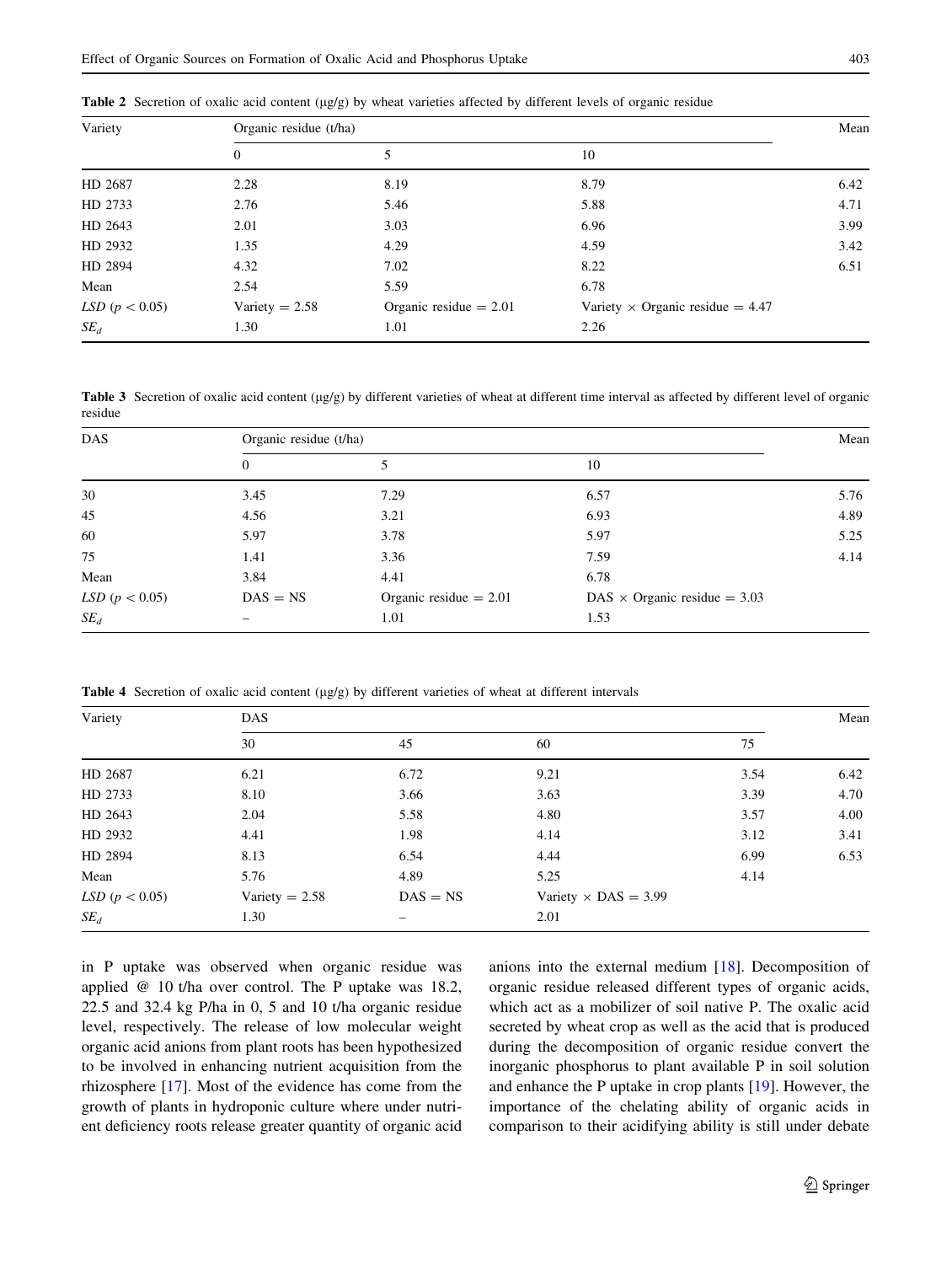| Variety                   | Organic residue (t/ha) |       |       |      |                 |      |      |                  |       |       |      |       |
|---------------------------|------------------------|-------|-------|------|-----------------|------|------|------------------|-------|-------|------|-------|
|                           | $\mathbf{0}$           |       |       |      | 5<br><b>DAS</b> |      |      | 10<br><b>DAS</b> |       |       |      |       |
|                           | <b>DAS</b>             |       |       |      |                 |      |      |                  |       |       |      |       |
|                           | 30                     | 45    | 60    | 75   | 30              | 45   | 60   | 75               | 30    | 45    | 60   | 75    |
| HD 2687                   | 2.97                   | 13.29 | 18.32 | 0.54 | 2.46            | 3.51 | 0.92 | 2.22             | 13.16 | 3.37  | 8.39 | 7.87  |
| HD 2733                   | 4.23                   | 1.05  | 4.26  | 0.79 | 11.99           | 4.01 | 4.43 | 2.35             | 7.35  | 5.95  | 3.16 | 7.07  |
| HD 2643                   | 0.65                   | 1.46  | 4.66  | 1.26 | 2.84            | 2.68 | 3.82 | 2.76             | 2.59  | 12.59 | 5.93 | 6.72  |
| HD 2932                   | 2.71                   | 0.43  | 1.42  | 0.86 | 7.12            | 0.93 | 6.31 | 2.79             | 3.35  | 4.59  | 4.71 | 5.75  |
| HD 2894                   | 5.93                   | 6.50  | 1.17  | 3.66 | 11.99           | 4.92 | 4.39 | 6.72             | 6.45  | 8.18  | 7.73 | 10.58 |
| <i>LSD</i> ( $p < 0.05$ ) |                        |       |       |      |                 | 6.79 |      |                  |       |       |      |       |
| $SE_d$                    |                        |       |       |      |                 | 3.43 |      |                  |       |       |      |       |

<span id="page-3-0"></span>**Table 5** Production of oxalic acid content  $(\mu g/g)$  in soil affected by organic residue levels, varieties and different time intervals

Table 6 Effect of different levels of organic residue and varieties of wheat on P uptake (kg/ha)

| Variety                   | Organic residue (t/ha) |                         |                                        |      |  |  |
|---------------------------|------------------------|-------------------------|----------------------------------------|------|--|--|
|                           | $\Omega$               | 5                       | 10                                     |      |  |  |
| HD 2687                   | 18.2                   | 21.5                    | 27.4                                   | 22.4 |  |  |
| HD 2733                   | 19.4                   | 19.5                    | 31.2                                   | 23.3 |  |  |
| HD 2643                   | 17.2                   | 23.8                    | 31.9                                   | 24.3 |  |  |
| HD 2932                   | 17.6                   | 24.1                    | 32.3                                   | 24.7 |  |  |
| HD 2894                   | 18.7                   | 23.4                    | 39.1                                   | 27.1 |  |  |
| Mean                      | 18.2                   | 22.5                    | 32.4                                   |      |  |  |
| <i>LSD</i> ( $p < 0.05$ ) | Variety $= 1.9$        | Organic residue $= 1.4$ | Variety $\times$ Organic residue = 3.2 |      |  |  |
| $SE_d$                    | 0.96                   | 0.71                    | 1.62                                   |      |  |  |

[\[20](#page-4-0)]. Citrate is usually considered as the most powerful organic anions, next to oxalate ions [[16\]](#page-4-0) and malate ions [\[21](#page-4-0)]. In the present study, the different varieties also differed significantly in their P uptake. Maximum P uptake was recorded in case of variety HD 2894 and minimum in case of variety HD 2687, whereas variety HD 2643 and variety HD 2932 were statistically at par. The interaction effect between organic residue levels and varieties for P uptake was also significant. Maximum P uptake (39.1 kg P/ha) was recorded in case of 10 t/ha organic residue with variety HD 2894 and minimum (17.2 kg P/ha) in case of 0 t/ha organic residue with variety HD 2643. It has been reported that phosphorus uptake depends upon the genetic potential of the varieties [[16\]](#page-4-0) as well as concentration of phosphorus in solution [\[22–24](#page-4-0)].

In conclusion, the present results suggest that the phosphorus uptake could be enhanced by the combined application of byproduct of sugar industries i.e., press mud and bagasse in combination with rice straw, along with P fertilizers to increase the P uptake and there by crop yield.

Acknowledgments The authors are thankful to Dr. L. M. Shukla, Dr. Deopal, Division of Soil Science & Agricultural Chemistry for their valuable guidance during research; Dr. Prem Dureja, Division of Agricultural Chemicals, Indian Agricultural Research Institute, New Delhi for her guidance in the activities related to organic acid determination. The much needed help by Dr. S. Ramana, Indian Institute of Soil Science, Bhopal, is highly appreciated.

Open Access This article is distributed under the terms of the Creative Commons Attribution License which permits any use, distribution, and reproduction in any medium, provided the original author(s) and the source are credited.

# References

- 1. Taiz L, Zeiger E (1998) Plant physiology. Inc Publishers Massachusetts, USA
- 2. Reddy DD, Rao AS, Rupa TR (2000) Effects of continuous use cattle manure and fertilizer phosphorus on crop yields and soil organic phosphorus in a Vertisol. Biores Technol 75(2):113–118
- 3. Bhat KS, Nye PH, Baldwin JP (1976) Diffusion of phosphorus to plant roots in soil: the concentration distance profile in the rhizosphere of root with root hairs in a low P soil. Plant Soil 44:63–72
- 4. Vashista P, Chaudhary N, Sharma CB (2006) Plant protein tyrosine phosphatases: an overview. Proc Natl Acad Sci India Sect B Biol Sci 76(3):207–215